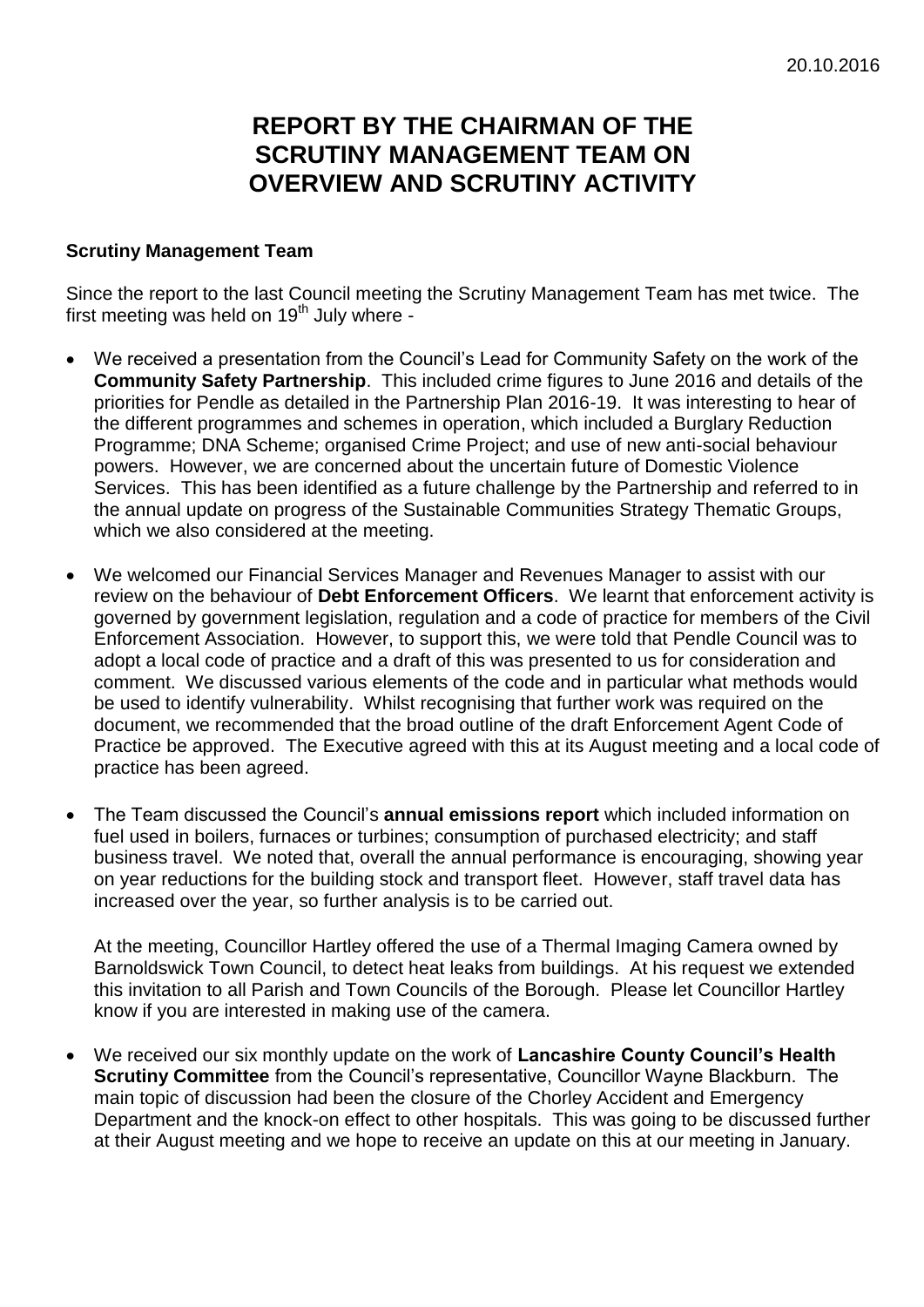Our second meeting was held on the  $13<sup>th</sup>$  September. At this meeting –

 We began a review on the impact of **disability cuts** on the people of Pendle, by gathering information on the welfare reforms that had taken place in 2013. Members will have heard of these as they became commonly known as the 'Bedroom Tax'. We learnt that 585 households in Pendle had been affected by the tax at its introduction and that many of these had applied for Discretionary Housing Payments (DHPs) to assist with the payment of their rent. Due to the significance of the changes, the Government has provided us with additional funding for DHPs. However, it is a requirement that all unspent funds be returned and this results in a reduced award the following year. The Team noted that, at the end of each year we had returned funds, despite work being carried out with Housing Pendle and Registered Social Landlords, and when dealing with debtors for council tax arrears, to promote DHPs.

We did have some questions over the size of the DHP application form and wondered if this was too long and over facing for applicants. We have therefore agreed to review this at our next meeting.

We also learnt that further changes, announced in 2015 mean that Disability Living Allowance (DLA) is ending for the majority of adults. Those affected have been, or will soon be, invited to apply for a new benefit called Personal Independence Payment (PIP). Unfortunately we have acknowledged that there is limited action that the Team can take with regard to the cuts, as many of the benefits referred to are issued by the Department for Work and Pensions.

• The Council's Neighbourhood Services Manager reported on measures the Council has taken to reduce the likelihood and impact of **flooding** to properties in Pendle. Specific information was provided on works at Ghyll Meadows and Gillians Lane/Lane Bottoms, Barnoldswick and work carried out in Earby.

We welcomed a decision to keep the current sandbag policy, despite the fact that the Council has no legal liability to do so. However, we were concerned to hear of the decision of the Environment Agency to remove the 'alert' element of the Flood Warning Service.

As we are satisfied with the procedures we have put in place, we have concluded our review.

 Following on from a scrutiny review of promoting Pendle we looked at the new **Promoting Pendle Action Plan.** The Plan aims to promote schemes and projects for a strong economy and promote Pendle as a great place to do business in; to work in; to live in; and to visit.

We agreed to carry out an annual review of the Plan.

 We received our regular update from Councillor Whipp, the Council's representative on the **Lancashire Police and Crime Panel**. We heard that this is a further forum in which domestic abuse services has been discussed. He told us that the office of the Police and Crime Commissioner is taking a lead role with the commissioning of the services. In addition, we were pleased to hear that the County Council has agreed to continue to provide funding. Pendle Council may also be asked to provide funding as it has done in previous years.

## **Health and Social Care Scrutiny Panel**

The Health and Social Care Scrutiny Panel has met once, on 16<sup>th</sup> August, 2016.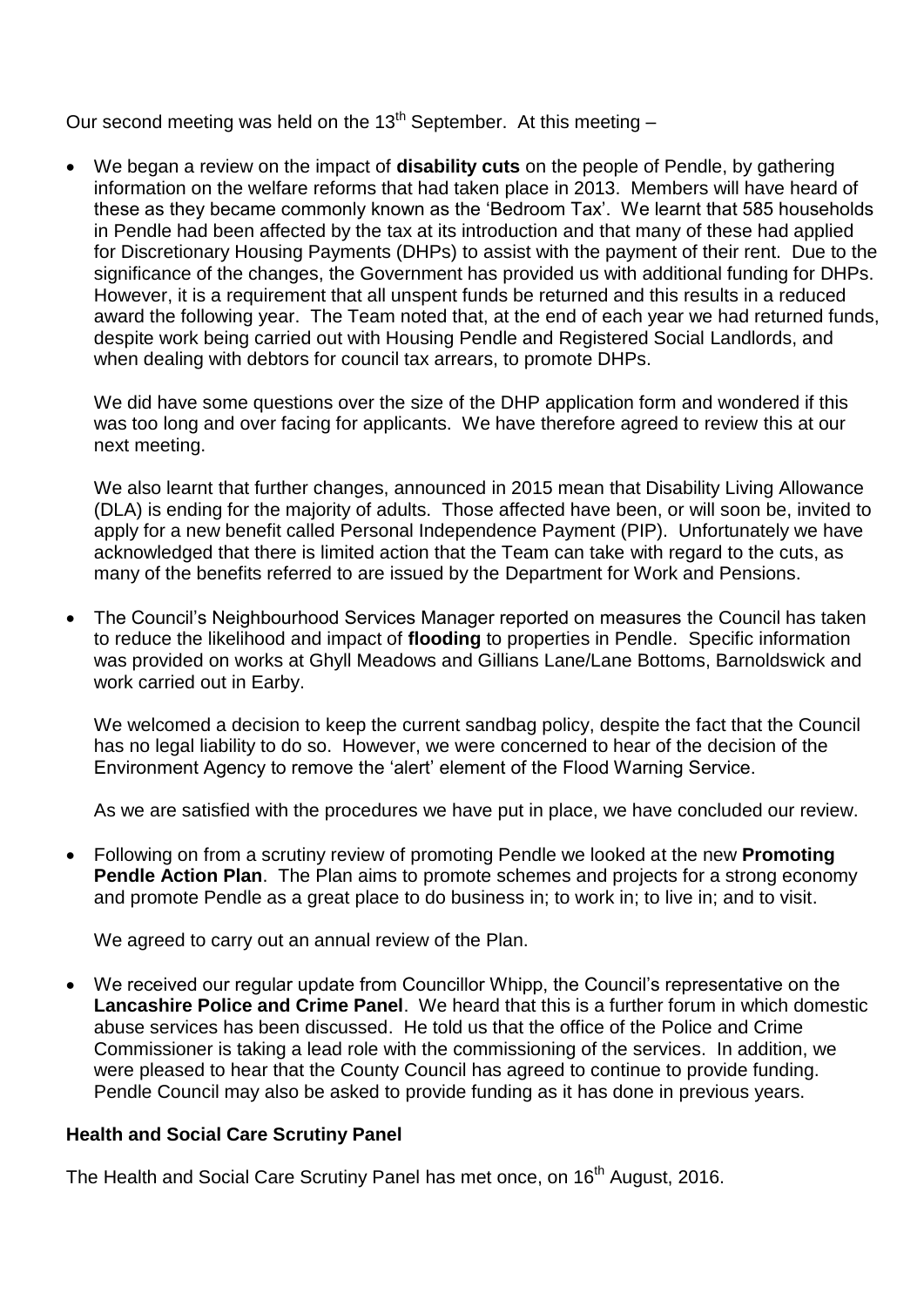At the meeting –

 We continued our review of **drug and alcohol rehabilitation provision in East Lancashire** by hearing from representatives of two local services.

The first was a presentation from the Service Manager of **Youngaddaction**, Lancashire who provide a young persons substance misuse service through the national charity Addaction.

She told us of the changing landscape as far as drug use is concerned with particular reference being made to the increase in cannabis use from 10 years ago; problems with Performance Enhancing Drugs (PEDS); Novel Psychoactive Substances (NPS) (formerly known as legal highs); and nitrous oxide use.

It was very interesting to hear of their new service model which was made up of the following three strands –

- (i) intervention and prevention work involving one-to-one support and group work;
- (ii) one-to-one support and group work with the inclusion of therapeutic and medical provision provided by the charity's own doctor;
- (iii) participation and community engagement, including training and awareness sessions

This work included important information/teaching sessions in primary schools.

 Our second presentation was from the Treatment Manager at **Acorn Recovery Projects** (Acorn). Acorn is part of the Calico Group and is a charity that provides a range of recovery services for those breaking free from drug, alcohol and other addictions. Their recovery programmes include tier three community programmes and tier four residential rehabilitation.

We welcomed the opening of a new residential rehabilitation facility in Burnley where some of their programmes are delivered. The Panel had been invited to the launch of the residential addiction treatment centre, which had taken place the day before our meeting. Those who attended took the opportunity to view the facilities and speak to the staff, 80% of which had been through recovery themselves.

Acorn also provide supported housing which is available for up to two years. This is second stage housing and is a model of recovery that takes place in the service users own community with placement counsellors on call.

Our review is still ongoing and we are to receive information from Lancashire County Council at our next meeting.

 In my last report I stated that the Panel was waiting for a formal response on the outcome of a trial transfer of the **Fracture Clinic** from Burnley General Hospital to Royal Blackburn Hospital. We have now received the outcome, which was reported to us by the Executive Medical Director of East Lancashire Hospitals Trust and a Senior Orthopaedic Consultant, who attended the meeting at our invitation.

Sadly we have been told that, following an analysis of the trial, the Fracture Clinic is to remain at Royal Blackburn Hospital. In an attempt to reassure us we have been told that this is not the